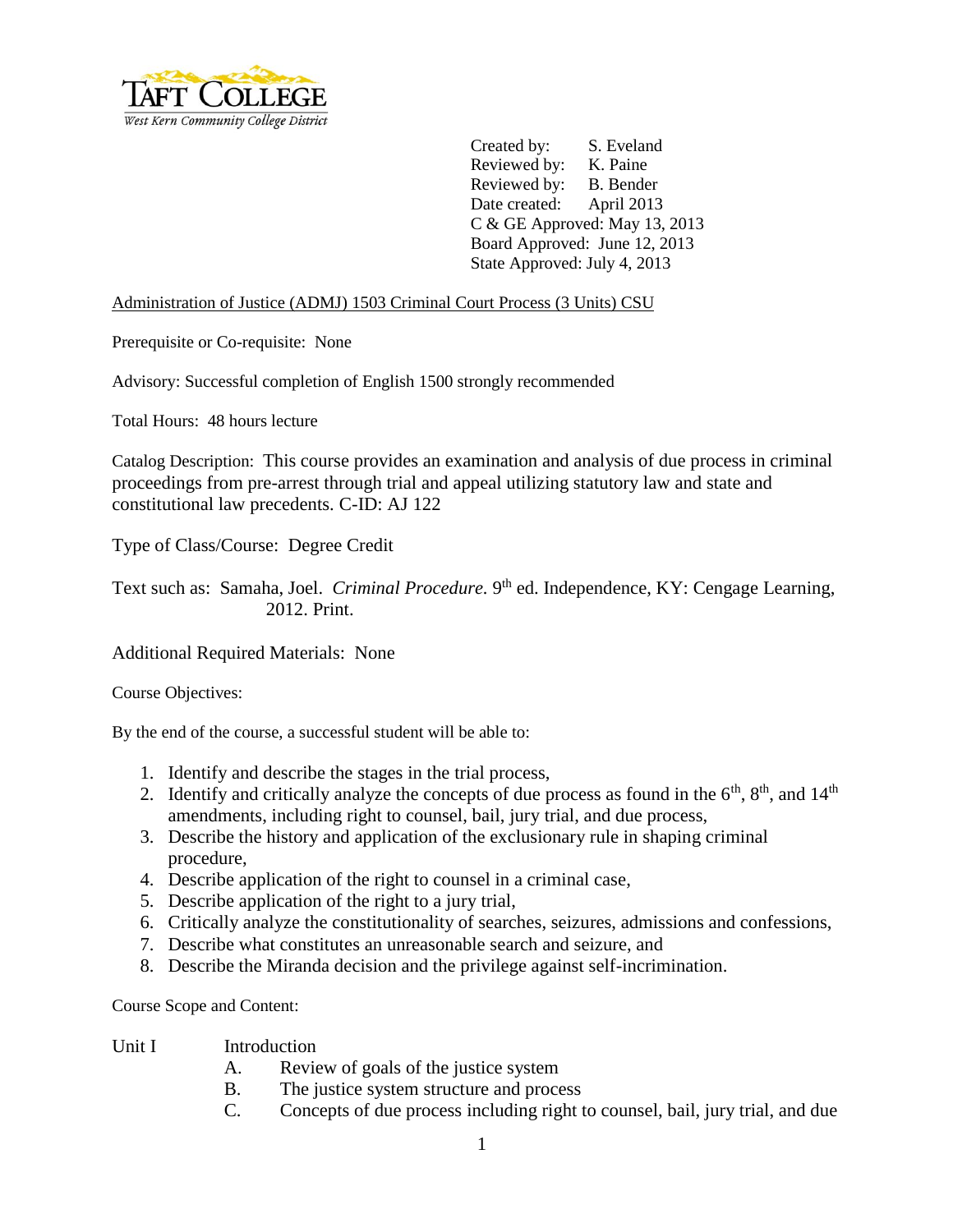

| West Kern Community College District |                                 |                                                 |  |
|--------------------------------------|---------------------------------|-------------------------------------------------|--|
|                                      |                                 | process                                         |  |
|                                      |                                 | a. Fourth amendment,                            |  |
|                                      |                                 | Sixth amendment<br>b.                           |  |
|                                      |                                 | Eighth amendment<br>$c_{\cdot}$                 |  |
|                                      |                                 | d. Fourteenth amendment                         |  |
| Unit II                              |                                 | The Court System, Source of Rights              |  |
|                                      | А.                              | Constitution and due process                    |  |
|                                      |                                 | Fourth amendment,<br>a.                         |  |
|                                      |                                 | b. Sixth amendment                              |  |
|                                      |                                 | c. Eighth amendment                             |  |
|                                      |                                 | d. Fourteenth amendment                         |  |
|                                      | <b>B.</b>                       | Structure of the court system                   |  |
|                                      | $C_{\cdot}$                     | The effect of judicial decisions                |  |
|                                      | D.                              | Jurisdictions, venue, writs                     |  |
|                                      |                                 |                                                 |  |
| Unit III                             |                                 | Overview of the Justice Process                 |  |
|                                      | А.                              | Legal authorization for the system              |  |
|                                      |                                 | <b>Constitution and State codes</b><br>a.       |  |
|                                      |                                 | b. Legislative action                           |  |
|                                      | Β.                              | Continuity of procedures, pre-arrest, et cetera |  |
|                                      | $C_{\cdot}$                     | Extradition                                     |  |
| Unit IV                              | Pre-Arrest                      |                                                 |  |
|                                      | A.                              | The exclusionary rule                           |  |
|                                      | <b>B.</b>                       | Changes in due process lead cases               |  |
|                                      |                                 | Weeks v. U.S.<br>a.                             |  |
|                                      |                                 | <b>Silver Platter Doctrine</b><br>b.            |  |
|                                      |                                 | Wolf v. Colorado<br>$c_{\cdot}$                 |  |
|                                      |                                 | d.<br>Mapp v. Ohio                              |  |
|                                      | C.                              | Exceptions                                      |  |
|                                      | D.                              | Probable cause                                  |  |
|                                      |                                 | Vehicle stops and searches<br>a.                |  |
| Unit V                               | Arrests, Searches, and Seizures |                                                 |  |
|                                      | A.                              | Arrests defined                                 |  |
|                                      | <b>B.</b>                       | Identification and interrogation                |  |
|                                      | $C_{\cdot}$                     | Force in effecting arrest                       |  |
|                                      | D.                              | Arrest by private person                        |  |
|                                      | E.                              | Hot pursuit                                     |  |
|                                      | F.                              | Summoning assistance                            |  |
|                                      | G.                              | Immunity from arrest                            |  |
| Unit VI                              | <b>Post-Arrest Process</b>      |                                                 |  |
|                                      | A.                              | Confessions and admissions                      |  |
|                                      | <b>B.</b>                       | Due process changes through case decisions      |  |
|                                      |                                 | McNabb v. United States<br>a.                   |  |
|                                      |                                 | Mallory v. United States<br>b.                  |  |
|                                      |                                 | Escobedo v. Illinois<br>$\mathbf{c}$ .          |  |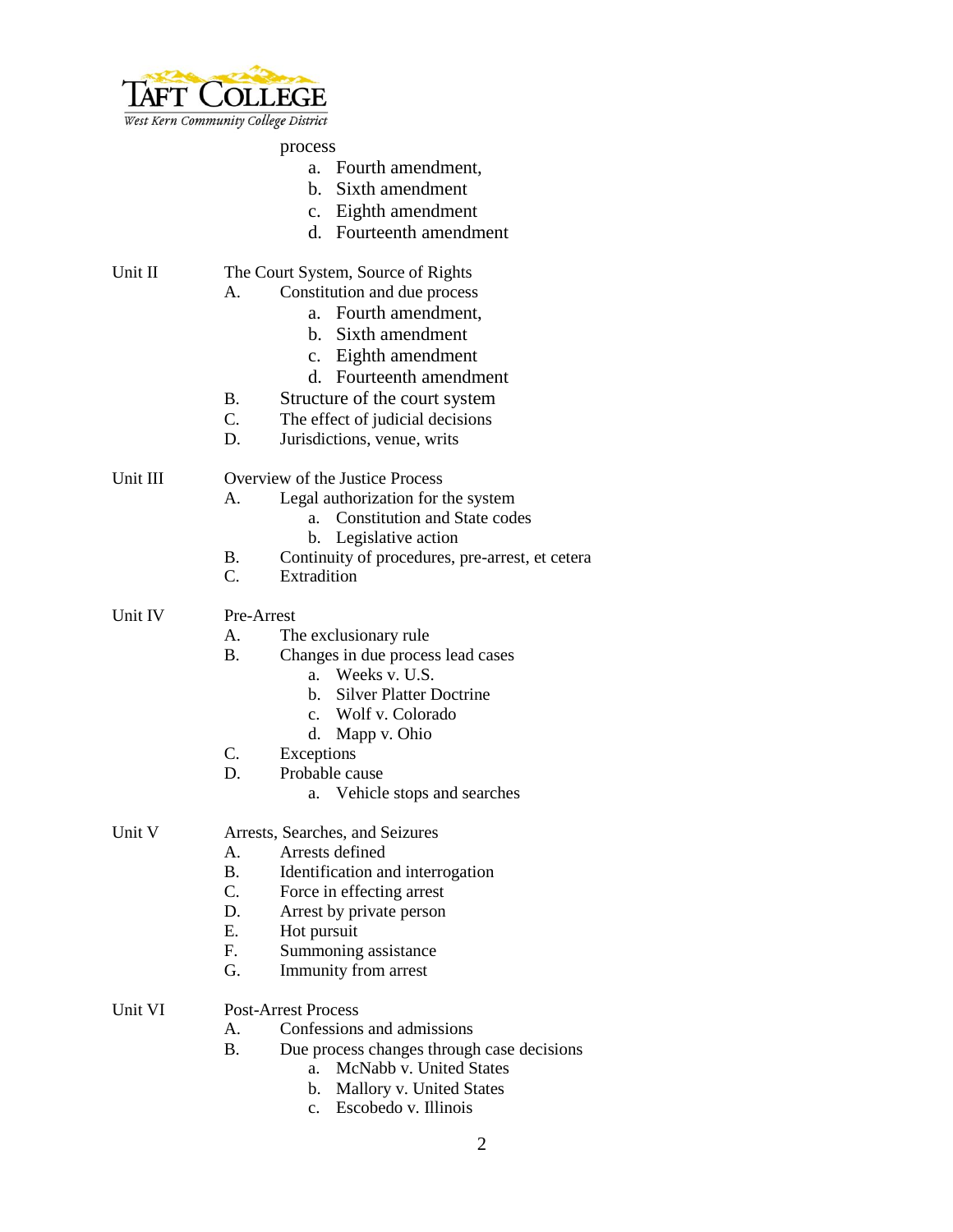

West Kern Community College District

- d. Miranda v. Arizona
- e. Thompson v. Keohane
- f. Dickerson v. United States
- g. Cases leading to Miranda Decision
- C. Advisement of rights
- D. Booking procedure and rights
- E. Criminal complaint

#### Unit VII Bail

- A. Historical development of bail
- B. Form and amount of bail, writs
- C. Forfeiture of bail
- D. Release without bail

## Unit VIII The Arraignment

- A. Charges
- B. Constitutional rules and rights advertisements
	- a. counsel
	- b. fair and impartial trial
	- c. jury of peers randomly chosen from the community
	- d. speedy trial
	- e. right to compel witnesses
	- f. public trial
	- g. face accusers
- C. The grand jury processes
- D. Entering pleas
	- a. types and time
	- b. inability to stand trial
- E. Plea bargaining

# Unit IX The Preliminary Hearing

- A. Prosecution presents probably cause case
- B. Defense rights during hearings and trial
- C. Witness production
- D. Post prelim plea bargaining

### Unit X Trial Process

- A. Constitutional safeguards, pre-trial motions
- B. Jury selection
- C. Opening statements
	- a. prosecution
	- b. defense
- D. Case in chief prosecution
	- a. testimony
	- b. non-testimonial evidence
	- c. cross examination
- E. Defense case
	- a. testimony
	- b. non-testimonial evidence
	- c. cross examination